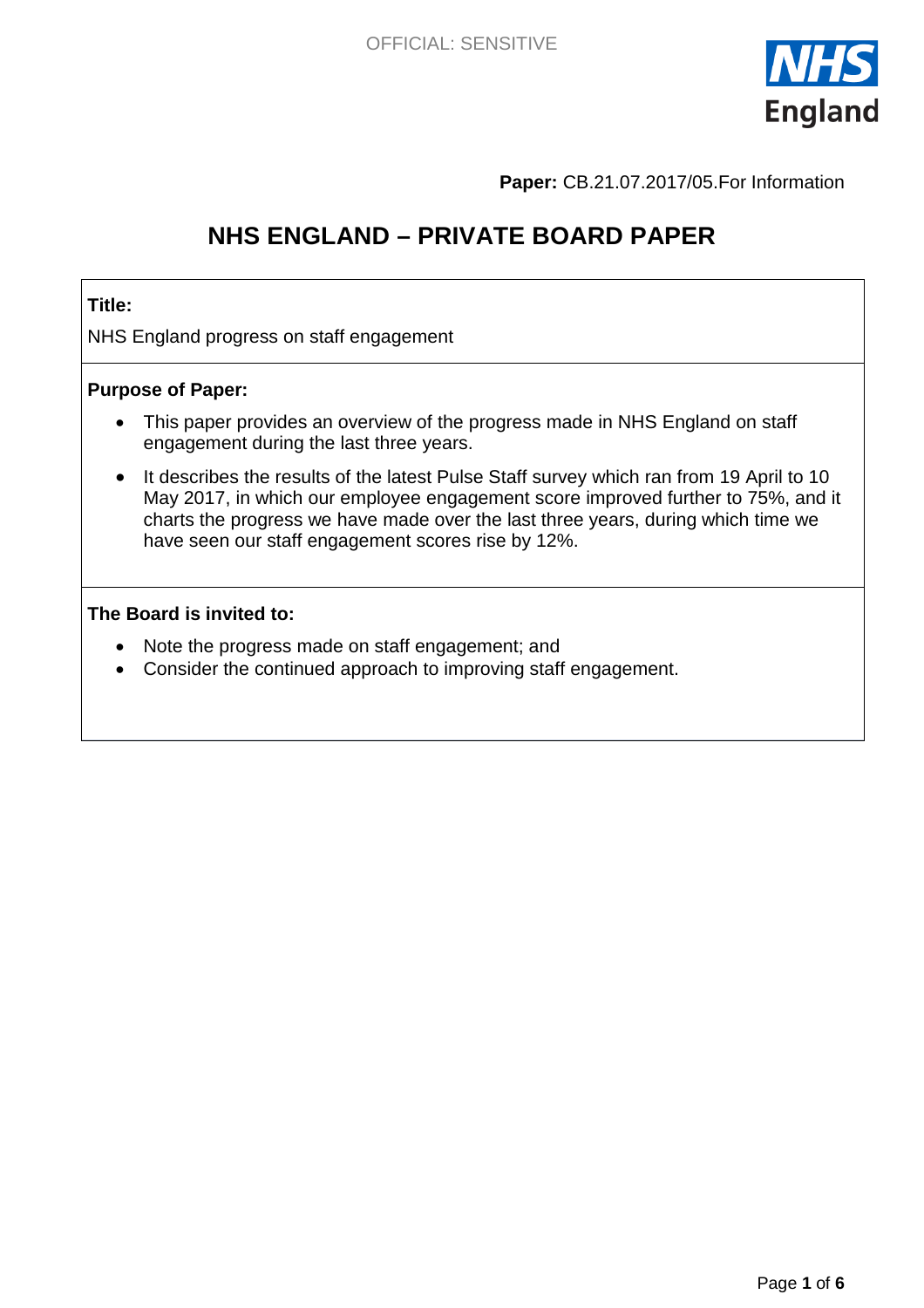# **NHS England progress on staff engagement**

### **Purpose**

- 1. This paper provides an overview of the progress made in NHS England on staff engagement during the last three years.
- 2. It describes the results of the latest Pulse Staff survey which ran from 19 April to 10 May 2017, in which our employee engagement score improved further to 75%, and it charts the progress we have made over the last three years, during which time we have seen our staff engagement scores rise by 12%.

### **Background**

- 3. The recent NHS England Pulse Staff Survey was the third survey run by ORC International for NHS England. However this is the seventh time we have surveyed employees since NHS England was established in April 2013.
- 4. We now run two surveys a year a Pulse survey intended to be brief (18 to 20 questions) and a Census survey a detailed and more comprehensive survey (42 to 45 questions).

### **Overview of the latest results May 2017**

- 5. Our latest survey results for NHS England as a whole reveal the following:
	- Overall response rate: **64%.** This is a 2% increase since the Pulse Staff Survey of May 20[1](#page-0-0)6<sup>1</sup>.
	- NHS England Employee Engagement (EEI) Score: **75**%. This is a further **increase of 2%** on the previous October 2016 census survey.
	- Variance in percentage of people experiencing bullying and harassment since the October 2016 census survey: **- 4%**
	- Percentage of people experiencing discrimination from a line manager or colleagues: **8%**. This is a **decrease of 3%** since the Census Staff Survey October 2016.
- 6. The most positive results relate to: relationships with colleagues in an immediate team; willingness to go the extra mile; being treated with dignity and respect by a line manager; and; believing in the purpose of NHS England.
- 7. 47% of employees agreed with the statement "I am involved in deciding on decisions and changes introduced that affect my team, region or directorate". This was identified as an area for improvement after the October 2016 survey, in which 37% of employees agreed with this statement. This represents a significant improvement, although it still remains one of the lowest scoring questions and warrants further attention.

 $<sup>1</sup>$  An additional 8% of colleagues begun the survey but failed to complete it within the survey window</sup>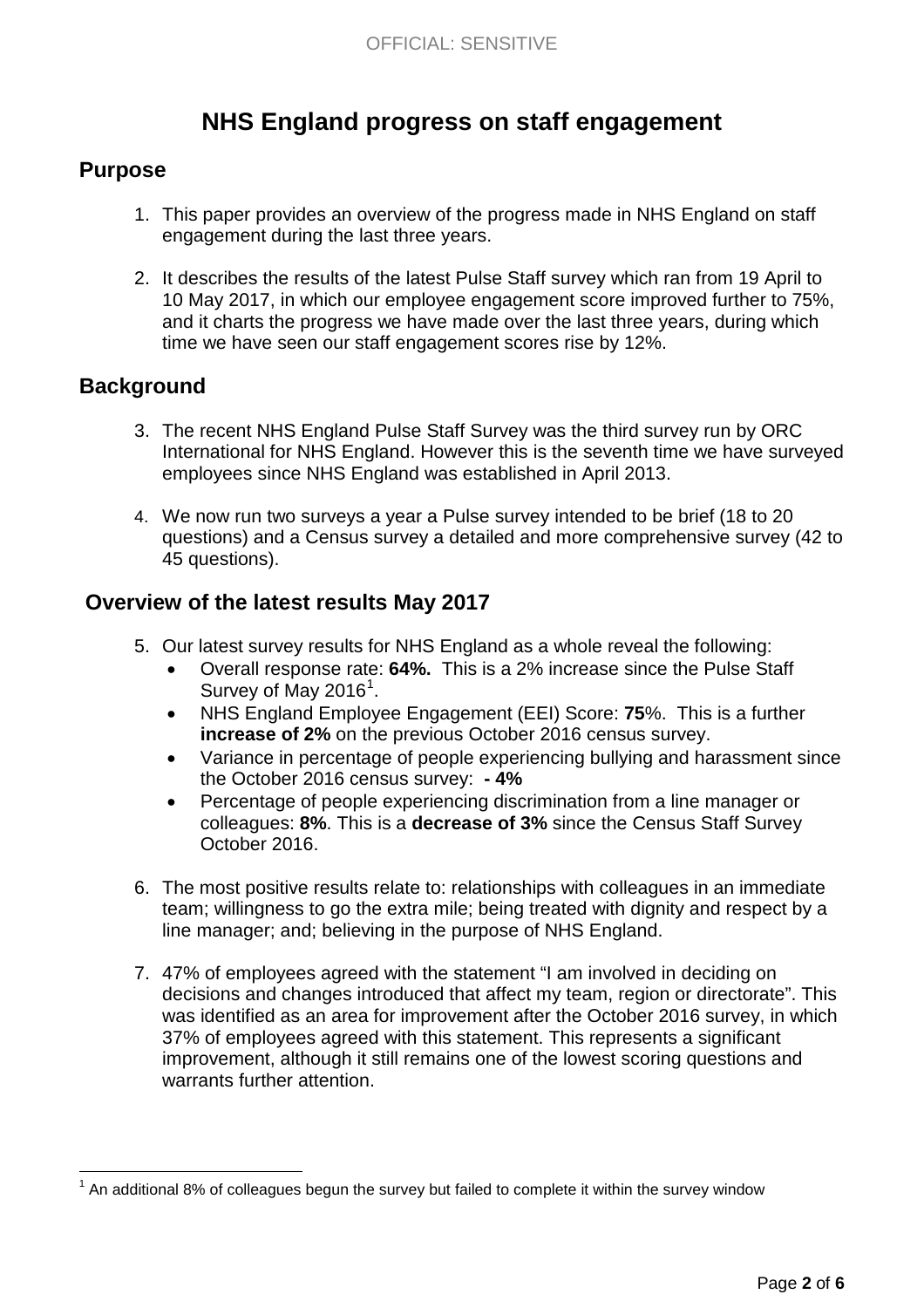# **Tracking Progress**

8. We have been tracking overall staff engagement scores and a number of key indicators reasonably robustly over the last three years (from 2015) and we are able to spot a number of clear trends in the data.

| <b>Time Line</b>              | <b>July 2015</b> | <b>May 2016</b> | October 2016 | <b>May 2017</b> |
|-------------------------------|------------------|-----------------|--------------|-----------------|
| <b>Staff Engagement score</b> | 63%              | 69%             | 73%          | 75%             |
| <b>Participation rates</b>    | 66%              | 61%             | 71%          | 64%             |

- 12.During this time we have seen a **12% rise in employee engagement scores.** We have also seen a **16% increase in the number of staff who would recommend NHS England as an employer** (up to 61%).
- 13.Over the last year we have also seen significant increases in the number of staff proud to work for NHS England 70% up 9% and believing in our purpose 81% up 6%.
- 14.Tracking a number of key indicators within the surveys is also enabling us to focus attention and action on areas for improvement. Early survey data, written comments and staff focus group discussions after the last survey highlighted the need for action to:
	- Tackle bullying, harassment and discrimination
	- Promote fairness and inclusion
	- Improve line management capability and practice

| <b>Time Line</b>                                                                                                                                                                   | May<br>2016 | <b>October</b><br>2016 | May<br>2017 |
|------------------------------------------------------------------------------------------------------------------------------------------------------------------------------------|-------------|------------------------|-------------|
| Staff indicating they have experienced bullying and<br>harassment                                                                                                                  | 23%         | 24%                    | 20%         |
| Staff indicating they have experienced discrimination                                                                                                                              | 11%         | 12%                    | 8%          |
| NHS England acts fairly in respect of career<br>progression / promotion decisions, regardless of<br>ethnic background, gender, religion, sexual<br>orientation, disability or age? |             | 52%                    | 66%         |
| My immediate line manager treats me with dignity and<br>respect                                                                                                                    | 85%         | 87%                    | 89%         |

- 15.These results suggest that our Respect at Work Initiative has encouraged more openness about bullying, harassment and discrimination and that action to tackle these issues is beginning to have some traction. Latest figures however suggest still more needs to be done.
- 16.Work with our BME, LGBT+, DAWN, Women and Careers Staff Networks, the establishment of and work of the NHS England Diversity and Inclusion Group, and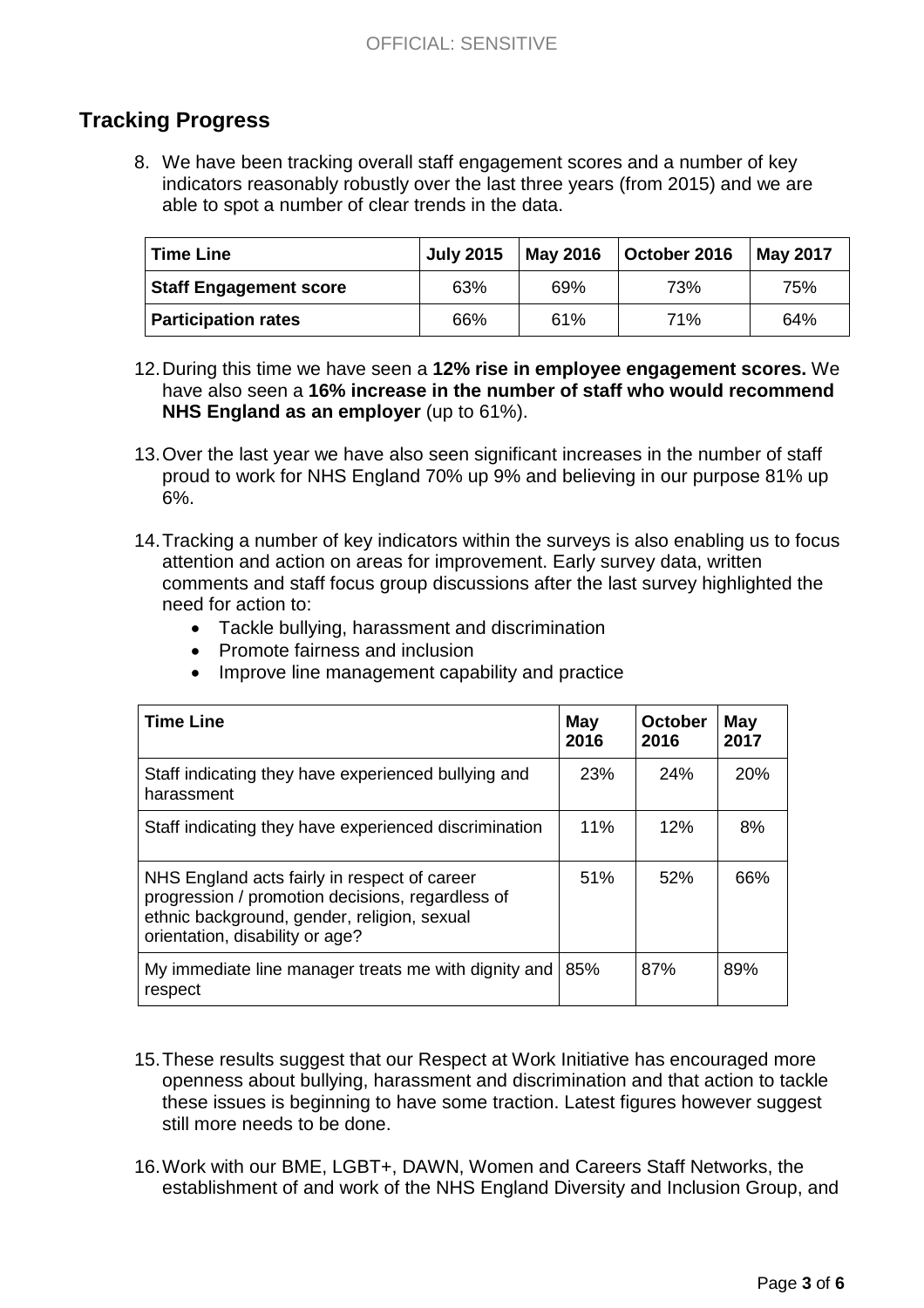the focus EGM has placed on diversity is also helping to reinforce that we are serious about building a diverse and inclusive work place.

17.Whilst Line Management capability and practice remains a concern, illustrated by a number of the written comments in the survey, the introduction of Line Management standards and the continued roll out of our full Line Management development programme which c200 managers have participated in, and our bite sized Line Management development workshops, seem to be making an impact in this area.

### **Benchmarking against other organisations**

### **National NHS Staff Survey**

- 18.Overall, direct comparison to the National NHS Staff Survey is not possible due to the different format of questions and methodology used for score calculation. However, there are some comparisons possible, which show:
	- 78% of employees within NHS England feel their line manager takes an interest in their health and wellbeing, compared to 67% of employee in the wider NHS
	- 20% of employee within NHS England reported being bullied or harassed in the past 12 months, compared to 24% of employee in the wider NHS
	- 66% of employees within NHS England feel the organisation acts fairly in respect of career progression/promotion, compared to 60% of employee in the wider NHS
	- 61% of employees within NHS England would recommend the organisation as a place to work, compared to 60% of employees in the wider NHS

#### **Health and other public sector organisations**

19. ORC International produced a benchmark report comparing NHS England's Pulse Survey results to other health and public sector organisations. NHS England scores either higher than or in line with other organisations for all comparable questions.

#### **UK wide non public sector**

- 20.ORC International also produced a benchmark report comparing NHS England's Pulse survey results to all other UK organisations that they survey. Of the 14 questions compared, NHS England scored higher than or in line with the benchmark group in 11 and poorer than the benchmark group in 3.
- 21.Areas of good performance compared to other organisations included: employee being motivated to do the best work they can; willing to go the extra mile and not experiencing discrimination.
- 22.Compared to other organisations, areas which NHS England performed less well were: employee having clear objectives and the proportion of employees intending to work for NHS England in 12 months' time.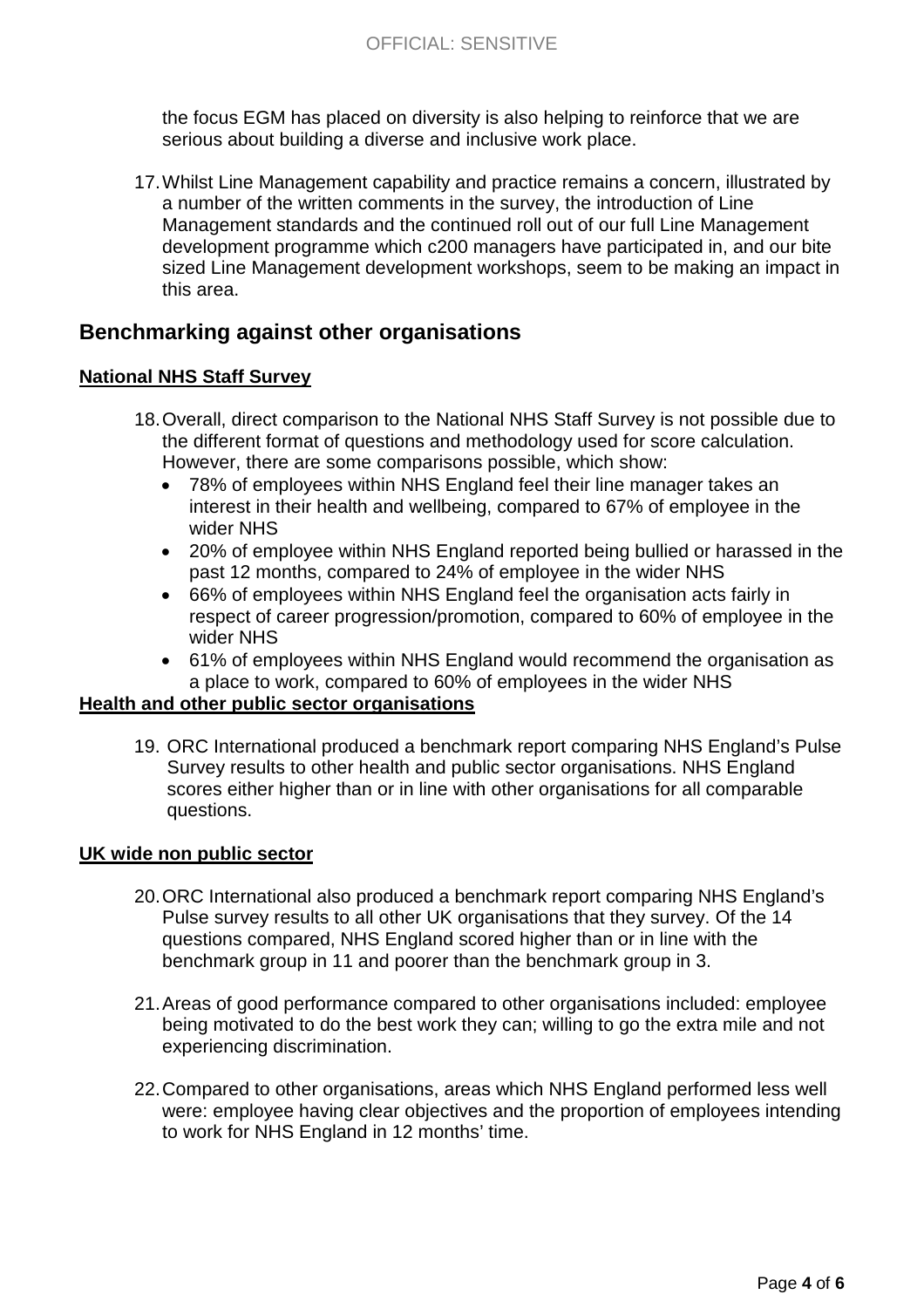# **Comparison across NHS England**

- 23.Working with ORC has enabled more robust comparisons across NHS England of the Employee Engagement Index. This has highlighted variation, helped strengthen accountability for improvement and target support.
- 24.Latest results reveal that engagement has improved in the majority or regions/ directorates, and the areas which have decreased have only done so by 1%, which is not statistically significant.

|                                                          | <b>May</b><br><b>Pulse</b><br>2016 | <b>October</b><br><b>Census</b><br>2016 | May<br><b>Pulse 2017</b> | <b>Difference Pulse</b><br><b>2017 from</b><br>Census 2016 |
|----------------------------------------------------------|------------------------------------|-----------------------------------------|--------------------------|------------------------------------------------------------|
| <b>Finance</b>                                           | 83%                                | 83%                                     | 86%                      | 3%                                                         |
| <b>Specialised</b><br><b>Commissioning</b>               | 74%                                | 75%                                     | 78%                      | $+3%$                                                      |
| <b>Medical</b>                                           | 72%                                | 79%                                     | 78%                      | $-1%$                                                      |
| <b>Nursing</b>                                           | 75%                                | 76%                                     | <b>77%</b>               | $+1%$                                                      |
| <b>Operations and</b><br><b>Information</b>              | 75%                                | 75%                                     | 76%                      | $+1%$                                                      |
| <b>London Region</b>                                     | 66%                                | 72%                                     | 76%                      | $+5%$                                                      |
| <b>North Region</b>                                      | 75%                                | 74%                                     | 76%                      | $+1\%$ *                                                   |
| <b>Commissioning</b><br><b>Strategy</b>                  | 72%                                | 76%                                     | 75%                      | $-1%$                                                      |
| <b>NHS England overall</b>                               | 69%                                | 73%                                     | 75%                      | $+2%$                                                      |
| <b>Transformation and</b><br><b>Corporate Operations</b> | 71%                                | 72%                                     | 73%                      | $0\%$ *                                                    |
| <b>Midlands and East</b><br><b>Region</b>                | 67%                                | 70%                                     | 73%                      | $+2\%$ *                                                   |
| <b>South Region</b>                                      | 64%                                | 68%                                     | 69%                      | $+1%$                                                      |

*Variance highlighted in green signifies an increase which is statistically significant.* \*Due to rounding to whole numbers the variance may appear greater/smaller than the difference between survey scores.

## **Experience of different groups**

25.More detailed analysis of our survey reveals that the engagement scores of BME, LGBT, disabled, and female employees are often the same as or in some case higher than the NHS England average, but that while gradual improvements have been seen in the last three years these groups report experiencing higher levels of bullying, harassment and discrimination (by c6 to 8%) than other groups.